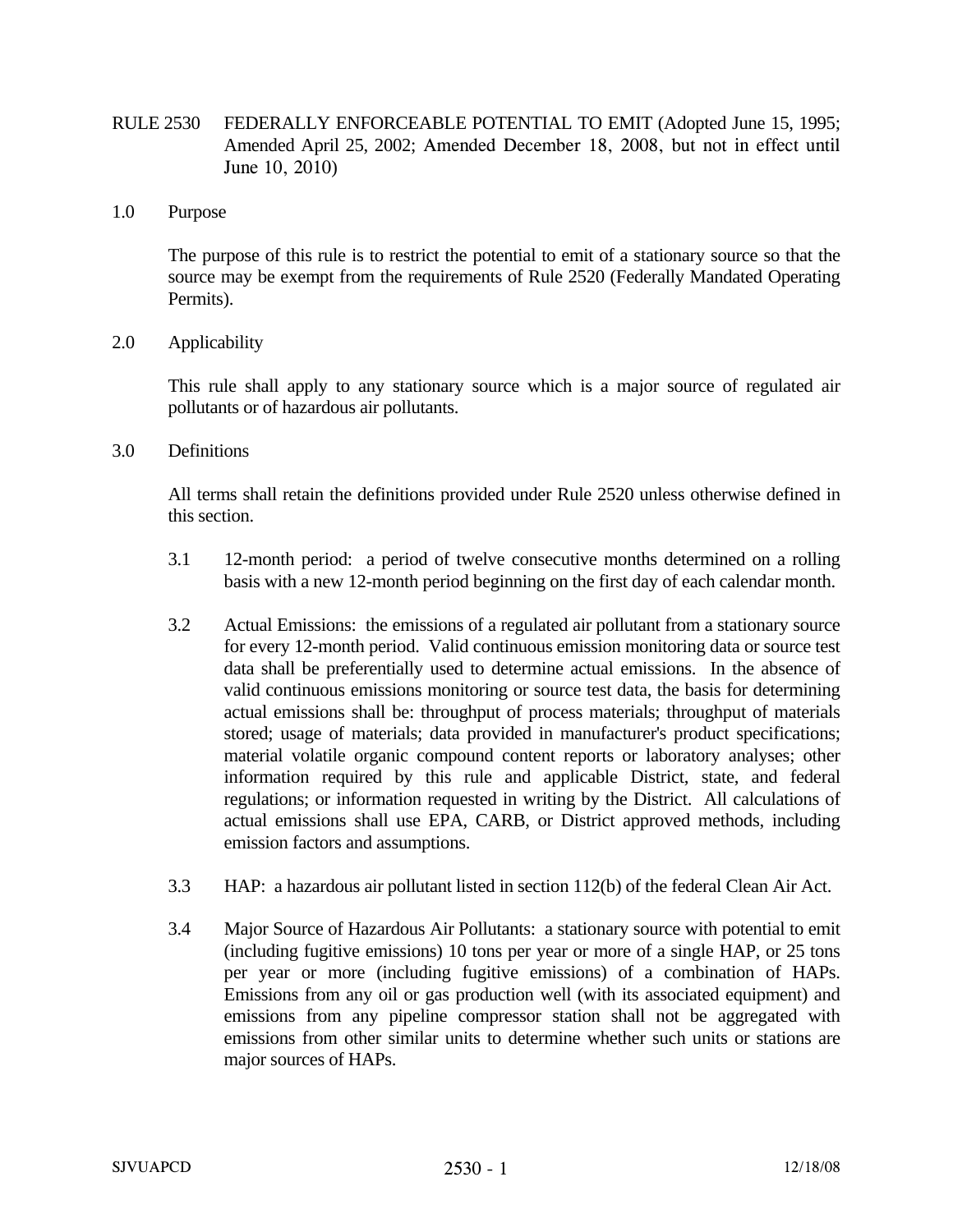- 3.5 Process Statement: an annual report on permitted emission units from an owner or operator of a stationary source certifying under penalty of perjury the following: throughput of process materials; throughput of materials stored; usage of materials; fuel usage; any available continuous emissions monitoring data; hours of operation; and any other information required by this rule or requested in writing by the District.
- 4.0 General Provisions
	- 4.1 Any stationary source that is in compliance with the applicable requirements of this rule shall not be considered a major source for the purpose of compliance with District Rule 2520.
	- 4.2 Provision for Air Pollution Control Equipment: The owner or operator of a stationary source may take into account the operation of air pollution control equipment on the capacity of the source to emit an air contaminant if the equipment is required by Federal, State, or District rules and regulations or permit terms and conditions. The owner or operator of the stationary source shall maintain and operate such air pollution control equipment in a manner consistent with good air pollution control practice for minimizing emissions. This provision shall not apply after January 1, 1999 unless such operational limitation is federally enforceable or unless the District Board specifically extends this provision and it is submitted to the EPA. Such extension shall be valid unless, and until, the EPA disapproves the extension of this provision.
	- 4.3 Within three years of the effective date of District Rule 2520, the District shall maintain and make available to the public upon request, for each stationary source subject to this rule, information identifying the provisions of this rule applicable to the source.
	- 4.4 This rule shall not relieve any stationary source from complying with requirements pertaining to any otherwise applicable preconstruction permit, or to replace a condition or term of any preconstruction permit, or any provision of a preconstruction permitting program. This does not preclude issuance of any preconstruction permit with conditions or terms necessary to ensure compliance with this rule.
	- 4.5 Unless the owner or operator has chosen to operate the stationary source under an alternative operational limit specified in section 6.2, the owner or operator of a stationary source subject to this rule shall obtain any necessary permits prior to commencing any physical or operational change or activity which will result in actual emissions that exceed the limits specified in section 6.1.
	- 4.6 The owner or operator of a stationary source subject to this rule shall obtain any necessary permits prior to commencing any physical or operational change or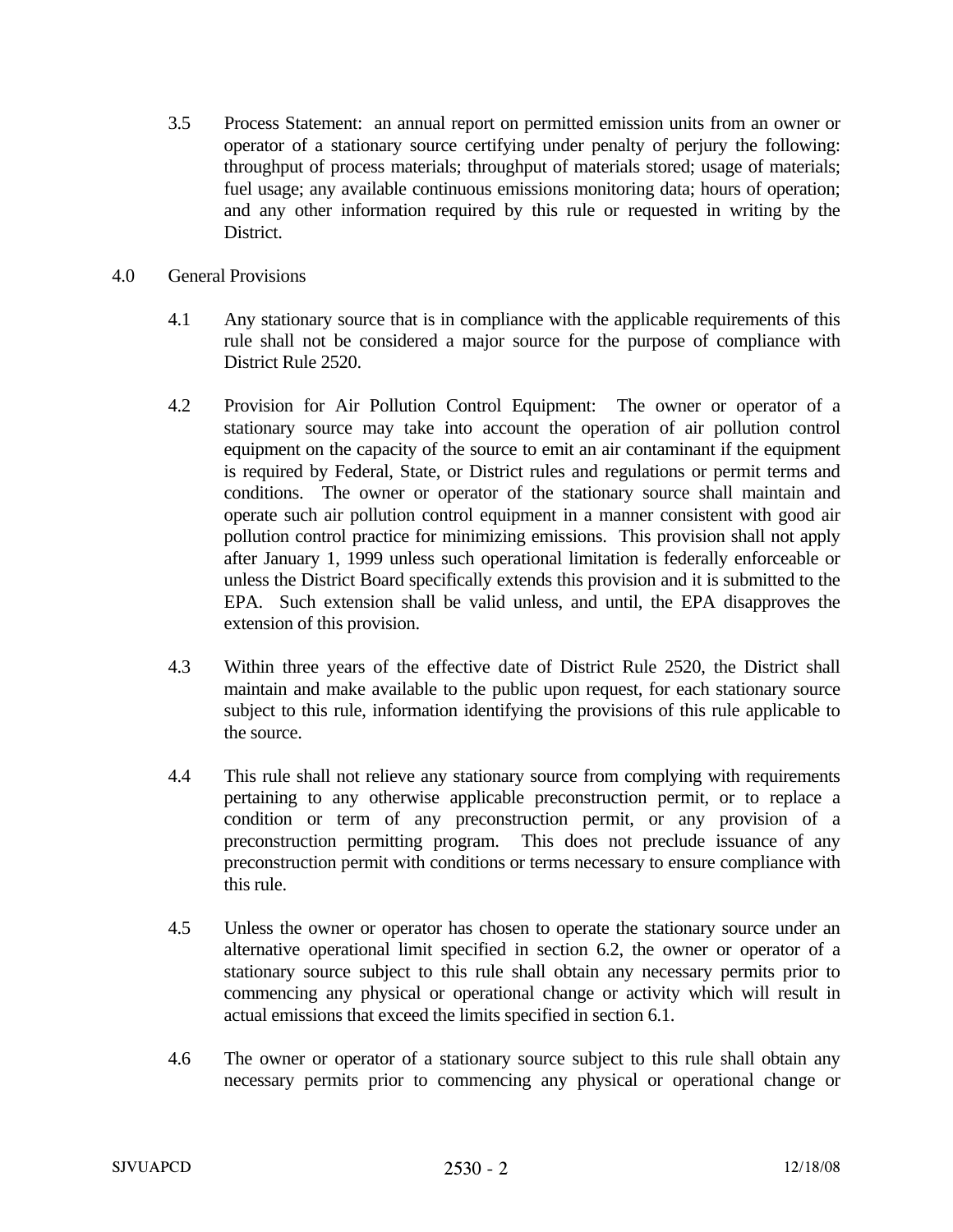activity which will result in an exceedance of an applicable operational limit specified in section 6.2.

- 5.0 Exemptions
	- 5.1 The provisions of this rule shall not apply to a stationary source with valid Part 70 permits, or a stationary source that has applied for Part 70 permit in accordance with timelines required in District Rule 2520. Nothing in this rule shall prevent any stationary source which has had a Part 70 permit from qualifying to comply with this rule in the future in lieu of maintaining an application for a Part 70 permit or upon rescission of a Part 70 permit if the owner or operator demonstrates that the stationary source is in compliance with the applicable requirements of this rule.
	- 5.2 The provisions of this rule shall not apply to stationary source whose actual emissions, throughput, or operation, at any time after the effective date of this rule, exceed the limits specified in this rule, provided that the following conditions are met:
		- 5.2.1 The owner or operator has notified the District at least 30 days prior to any exceedance, and will submit an application for a Part 70 permit, or otherwise obtain federally-enforceable permit limits, and
		- 5.2.2 A complete Part 70 permit application is received by the District, or the permit action to otherwise obtain federally-enforceable limits is completed, within 12 months of the date of notification.
	- 5.3 This rule shall not apply to any stationary source which has a valid operating permit with federally enforceable conditions or other federally enforceable limits limiting its potential to emit to below the applicable threshold(s) for a major source.
	- 5.4 The recordkeeping and reporting requirements of this rule shall not apply to the following:
		- 5.4.1 Any stationary source that emits no more than the following quantity of emissions in any 12-month period:
			- 5.4.1.1 5 tons per year of a regulated air pollutant (excluding HAPs),
			- 5.4.1.2 2 tons per year of NOx or VOC, or of a single HAP,
			- 5.4.1.3 5 tons per year of any combination of HAPs, and
			- 5.4.1.4 20 percent of any lesser threshold for a single HAP that the EPA may establish by rule.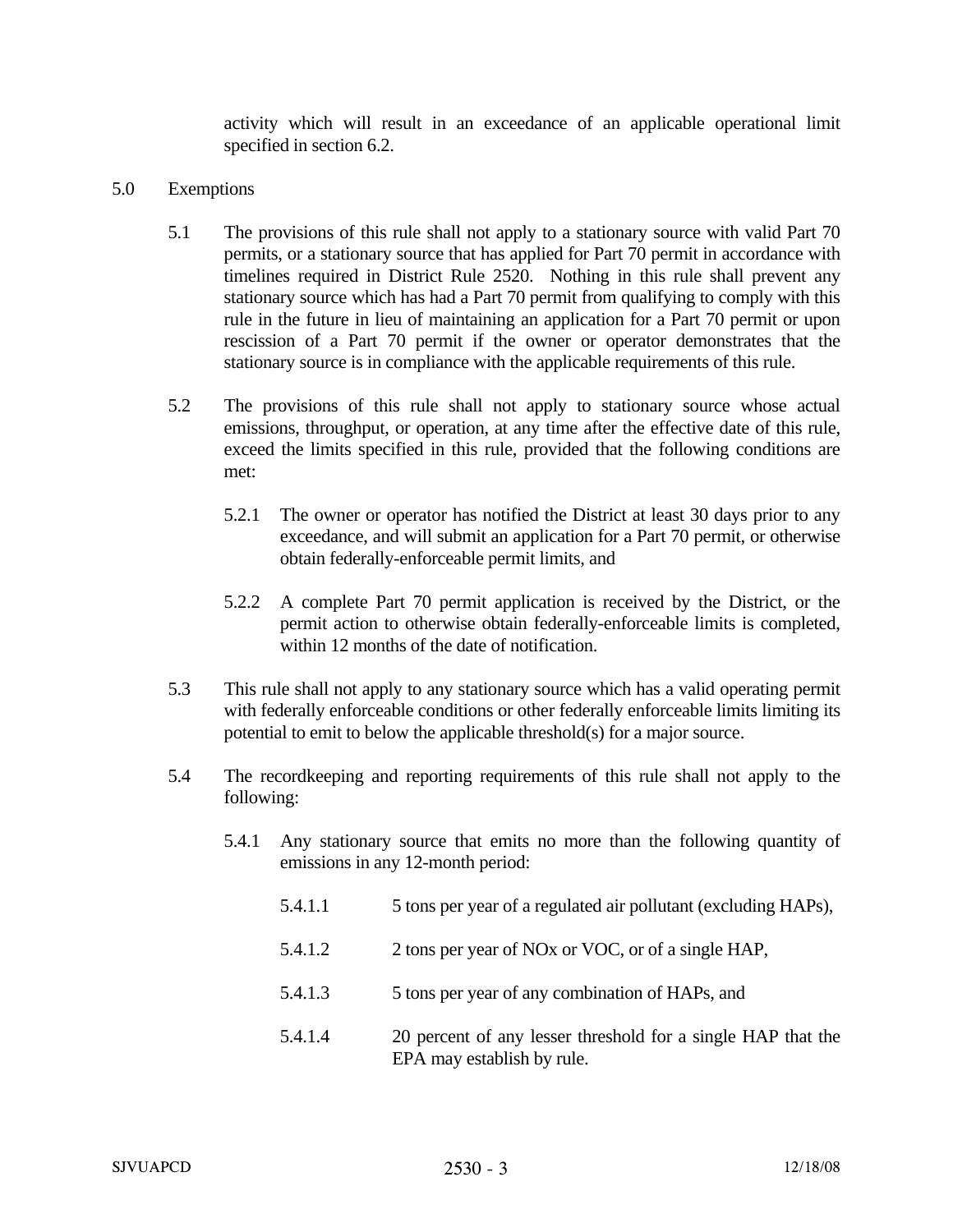- 5.4.2 Any stationary sources for which 90 percent of the stationary sources emissions from the permitted emissions units in every 12-month period are associated with an operation for which the throughput is less than or equal to one of the following quantities:
	- 5.4.2.1 560 gallons of any combination of solvent containing material but no more than 220 gallons of any one solvent-containing material, provided that the materials do not contain methyl chloroform (1,1,1-trichloroethane), methylene chloride (dichloromethane), tetrachloroethylene (perchloroethylene), or trichloroethylene;
	- 5.4.2.2 300 gallon of any combination of solvent containing materials where the material contain methyl chloroform  $(1,1,1$ trichloroethane), methylene chloride (dichloromethane), tetrachloroethylene (perchloroethylene), or trichloroethylene, but no more than 120 gallons of any one solvent-containing material;
	- 5.4.2.3 500 gallons of solvent-containing (or volatile organic compound containing) material used at a paint spray unit(s);
	- 5.4.2.4 2,862,000 gallons of gasoline dispensed from equipment with Phase I and Phase II Vapor Recovery Systems as defined in Rule 4621;
	- 5.4.2.5 188,000 gallons of gasoline dispensed from equipment without Phase I and Phase II Vapor Recovery Systems as defined in Rule 4621;
	- 5.4.2.6 560 gallons of gasoline combusted;
	- 5.4.2.7 6,640 gallons of diesel fuel combusted; or
	- 5.4.2.8 28,560,000 cubic feet of natural gas combusted.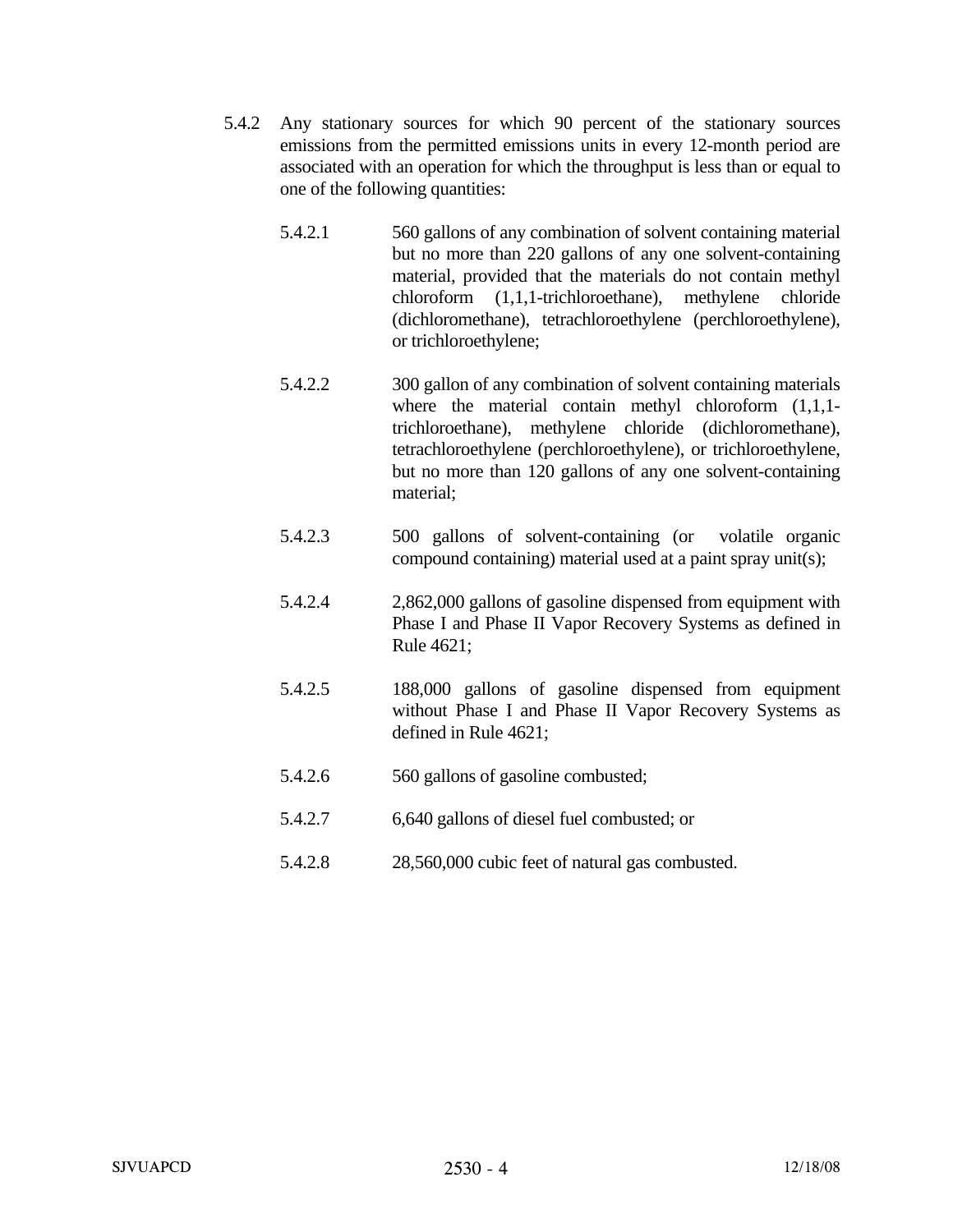- 5.5 The reporting requirements of this rule shall not apply to stationary sources which emit in every 12-month period less than or equal to the following quantities:
	- 5.5.1 25 tons per year of sulfur dioxide or carbon monoxide;
	- 5.5.2 2.5 tons per year for oxides of nitrogen, or volatile organic compounds;
	- 5.5.3 15 tons per year for particulate matter with an aerodynamic diameter less than or equal to 10 microns ( $PM_{10}$ );
	- 5.5.4 2.5 tons per year of a single HAP;
	- 5.5.5 6.25 tons per year of any combination of HAPs; and
	- 5.5.6 25 percent of any lesser threshold for a single HAP as the EPA may establish by rule.
- 5.6 Within 30 days of written request by the District or the EPA, the owner or operator of stationary source claiming exemption from the recordkeeping and reporting requirements of this rule shall demonstrate the stationary source's emissions or throughput are not in excess of the applicable quantities set forth in section 5.4.1, 5.4.2, or 5.5 of this rule.
- 6.0 General Requirements

 Each stationary source shall meet either the emission limits prescribed in section 6.1 or the alternative operational limits in section 6.2 of this rule.

6.1 Emission Limits:

 In every 12-month period, the stationary source shall not emit more than the following quantity of emissions:

- 6.1.1 5 tons per year of oxides of nitrogen or volatile organic compounds;
- 6.1.2 35 tons per year of sulfur dioxide or particulate matter with an aerodynamic diameter less than or equal to 10 microns ( $PM_{10}$ );
- 6.1.3 50 tons per year of carbon monoxide;
- 6.1.4 5 tons per year of a single HAP,
- 6.1.5 12.5 tons per year of any combination of HAPs,
- 6.1.6 50 percent of any lesser threshold for a single HAP as the EPA may establish by rule, and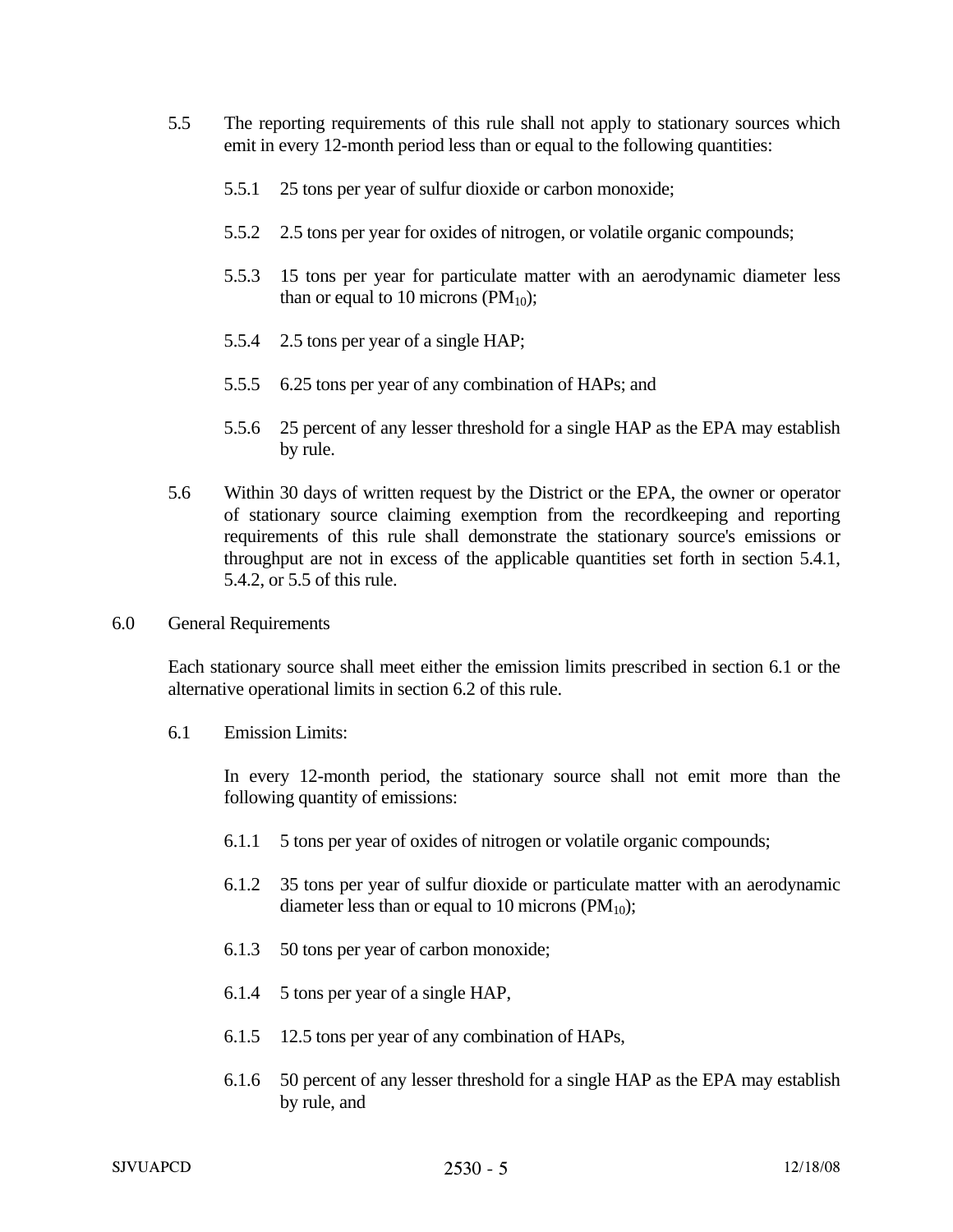- 6.1.7 50 percent of the major source threshold for any other regulated air pollutant not listed in 6.1.1 through 6.1.6.
- 6.2 Alternative Operational Limits:

 Stationary sources for which 90 percent of the stationary sources emissions from the permitted emissions units in every 12-month period are associated with one of the following operations, shall comply with the following operational limits for that operation:

6.2.1 Gasoline Dispensing Facility with Phase I and II Vapor Recovery Systems

 No more than 7,000,000 gallons of gasoline dispensed in any 12-month period.

- 6.2.2 Degreasing or Solvent-Using Units
	- 6.2.2.1 If the solvents do not include methyl chloroform (1,1,1 trichloroethane), methylene chloride (dichloromethane), tetrachloroethylene (perchloroethylene), or trichloroethylene, no more than 2,700 gallons of any combination of solventcontaining materials and 2,200 gallons of any one solventcontaining material is used in any 12-month period; or
	- 6.2.2.2 If the solvents include methyl chloroform (1,1,1 trichloroethane), methylene chloride (dichloromethane), tetrachloroethylene (perchloroethylene), or trichloroethylene, no more than 2,900 gallons of any combination of solventcontaining materials and 1,200 gallons of any one solventcontaining material is used in any 12-month period.
- 6.2.3 Paint Spraying Units

 The total usage rate of all VOC-containing materials, including but not limited to coatings, thinners, reducers, and clean-up solution is no more than 2,100 gallons in any 12-month period.

 6.2.4 Diesel-Fueled Emergency Stand-by Engine(s) of less than 1,000 Brake Horsepower

Fuel usage is no more than 26,400 gallons in any 12-month period.

7.0 Recordkeeping and Reporting Requirements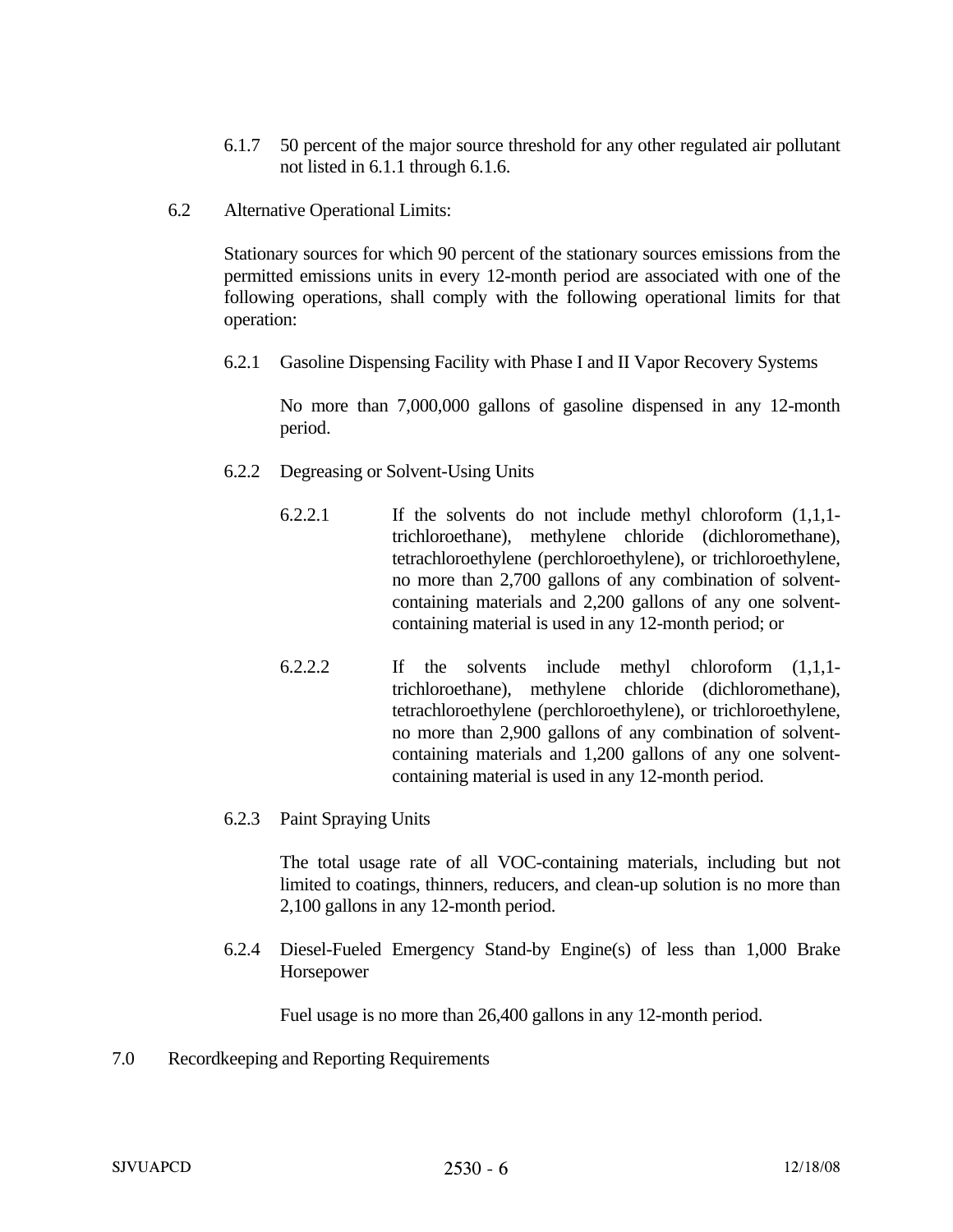- 7.1 The recordkeeping and reporting requirements of this rule shall not replace any recordkeeping or reporting requirement contained in an operating permit or in a District, State, or Federal rule or regulation.
- 7.2 Any stationary source previously exempt from the recordkeeping and reporting requirements of this rule in accordance with section 5.4 of this rule, shall comply with applicable recordkeeping and reporting requirements of this rule if the stationary source exceeds the quantities specified in sections 5.4.1, or 5.4.2 of this rule.
- 7.3 Immediately after the effective date of this rule, the owner or operator of a stationary source subject to this rule shall comply with any applicable recordkeeping requirements in this section.
- 7.4 Any additional information requested by the APCO shall be submitted to the APCO within 30 days of the date of request.
- 7.5 Except for stationary sources operating under the alternative operational limits of this rule, the owner or operator shall comply with the following recordkeeping requirements:
	- 7.5.1 The owner or operator of a stationary source subject to this rule shall keep and maintain records for each permitted emission unit or groups of permitted emission units sufficient to determine actual emissions. Such information shall be summarized in a monthly log, maintained on site by the owner or operator for five years, and be made available to District, CARB, or EPA staff upon request. (In some cases it may be appropriate to keep records on groups of emissions units which are connected in series. Examples are internal combination engines in the oil fields with a common fuel line, or a series of paint spray booths with a common feed.)
	- 7.5.2 Coating/Solvent Emission Unit

 The owner or operator of a stationary source subject to this rule that contain a coating/solvent emission unit or uses a coating, solvent, ink or adhesive shall keep and maintain the following records:

 7.5.2.1 A current list of all coatings, solvents, inks and adhesives in use. This list shall include: information on the manufacturer, brand, product name or code, VOC content in grams per liter or pounds per gallon, HAPs content in grams per liter or pounds per gallon, or manufacturer's product specifications, material VOC content reports or laboratory analyses providing this information;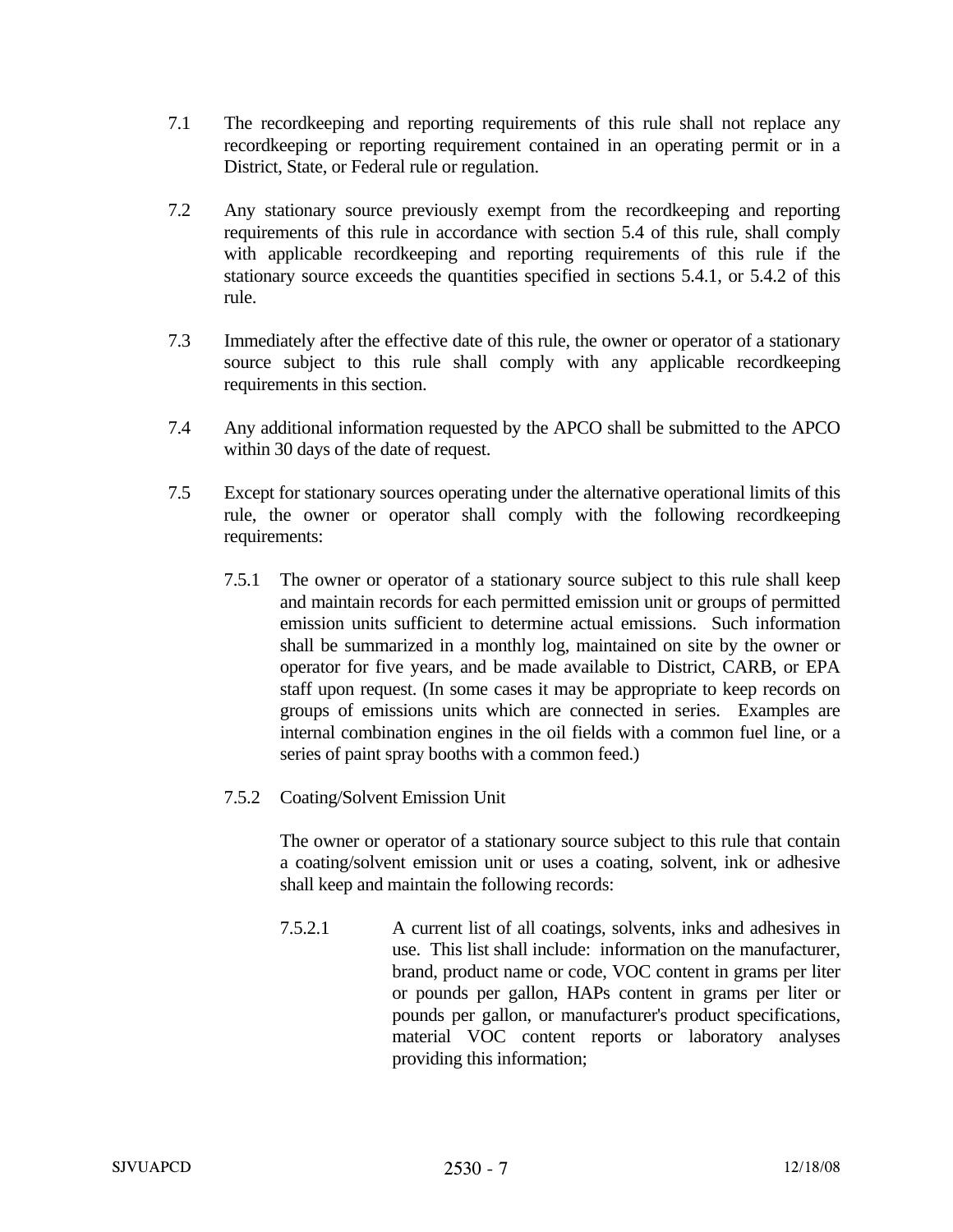- 7.5.2.2 A description of any equipment used during and after coating/solvent application, including type, make and model; maximum design process rate or throughput; control device(s) type and description (if any); and a description of the coating/solvent application/drying method(s) employed;
- 7.5.2.3 A monthly log of the consumption of each solvent (including solvents used in clean-up and surface preparation), coating, ink and adhesive used; and
- 7.5.2.4 All purchase orders, invoices, and other documents to support information in the monthly log.
- 7.5.3 Organic Liquid Storage Unit

 The owner or operator of a stationary source subject to this rule that contains a permitted organic liquid storage unit shall keep and maintain the following records:

- 7.5.3.1 A monthly log identifying the liquid stored and monthly throughput; and
- 7.5.3.2 Information on the tank design and specifications including control equipment.
- 7.5.4 Combustion Emission Unit

 The owner or operator of a stationary source subject to this rule that contains a combustion emission unit shall keep and maintain the following records:

- 7.5.4.1 Information on equipment type, make and model, maximum design process rate or maximum power input/output, minimum operating temperature (for thermal oxidizers) and capacity, control device(s) type and description (if any) and all source test information; and
- 7.5.4.2 A monthly log of hours of operation, fuel type, fuel usage, fuel heating value (for non-fossil fuels; in terms of BTU/lb or BTU/gal), percent sulfur for fuel oil and coal, and percent nitrogen for coal.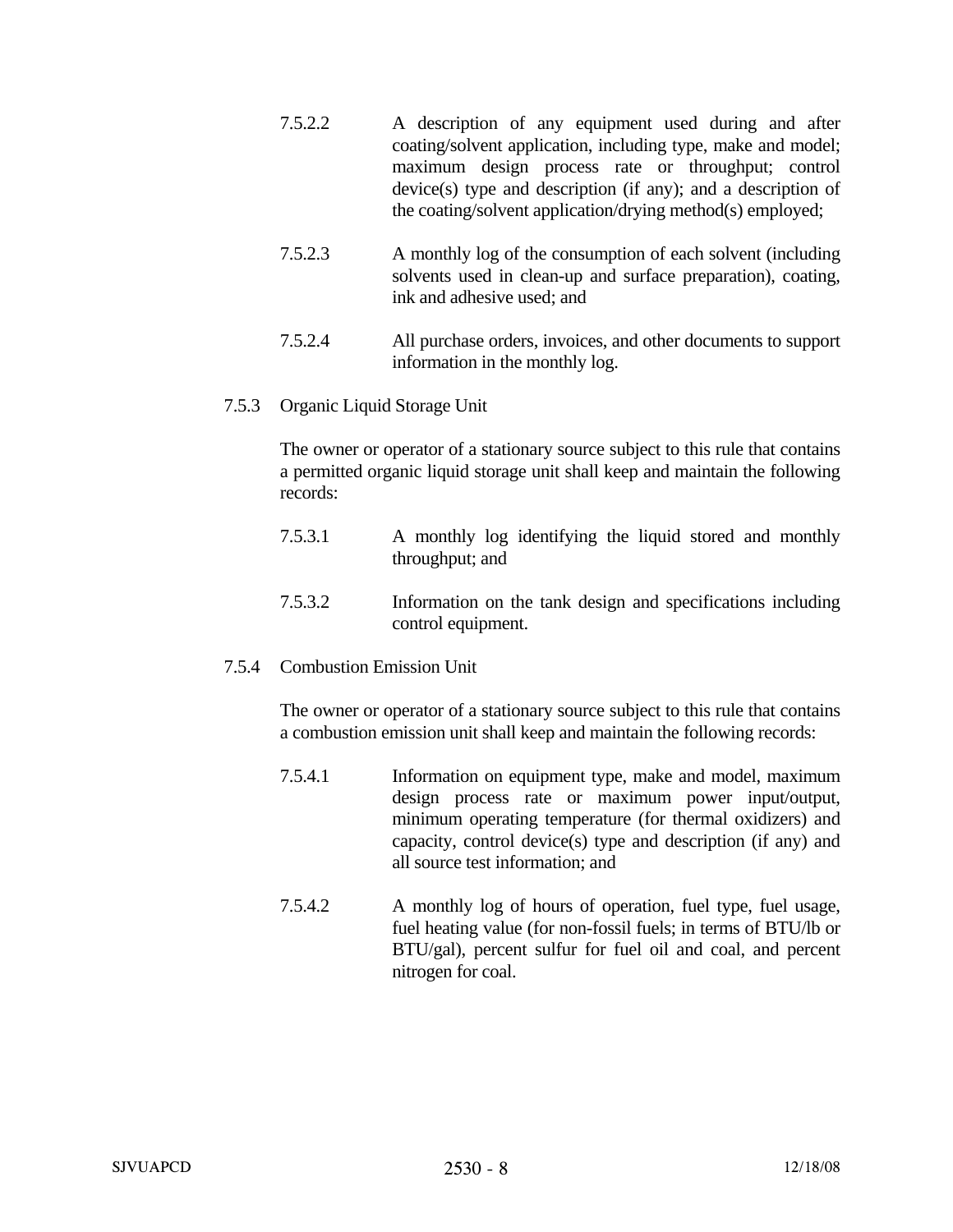## 7.5.5 Emission Control Unit

 The owner or operator of a stationary source subject to this rule that contains an emission control unit shall keep and maintain the following records:

- 7.5.5.1 Information on equipment type and description, make and model, and emission units served by the control unit;
- 7.5.5.2 Information on equipment design including where applicable: pollutant(s) controlled; control effectiveness; maximum design or rated capacity; inlet and outlet temperatures, and concentrations for each pollutant controlled; catalyst data (type, material, life, volume, space velocity, ammonia injection rate and temperature); baghouse data (design, cleaning method, fabric material, flow rate, air/cloth ratio); electrostatic precipitator data (number of fields, cleaning method, and power input); scrubber data (type, design, sorbent type, pressure drop); other design data as appropriate; all source test information; and
- 7.5.5.3 A monthly log of hours of operation including notation of any control equipment breakdowns, upsets, repairs, maintenance and any other deviations from design parameters.
- 7.5.6 General Emission Unit

 The owner or operator of a stationary source subject to this rule that contains an emission unit not included in section 7.5.2 through 7.5.4 above shall keep and maintain the following records:

- 7.5.6.1 Information on the process and equipment including the following: equipment type, description, make and model; maximum design process rate or throughput; control device(s) type and description (if any);
- 7.5.6.2 Any additional information requested in writing by the APCO;
- 7.5.6.3 A monthly log of operating hours, each raw material used and its amount, each product produced and its production rate; and
- 7.5.6.4 Purchase orders, invoices, and other documents to support information in the monthly log.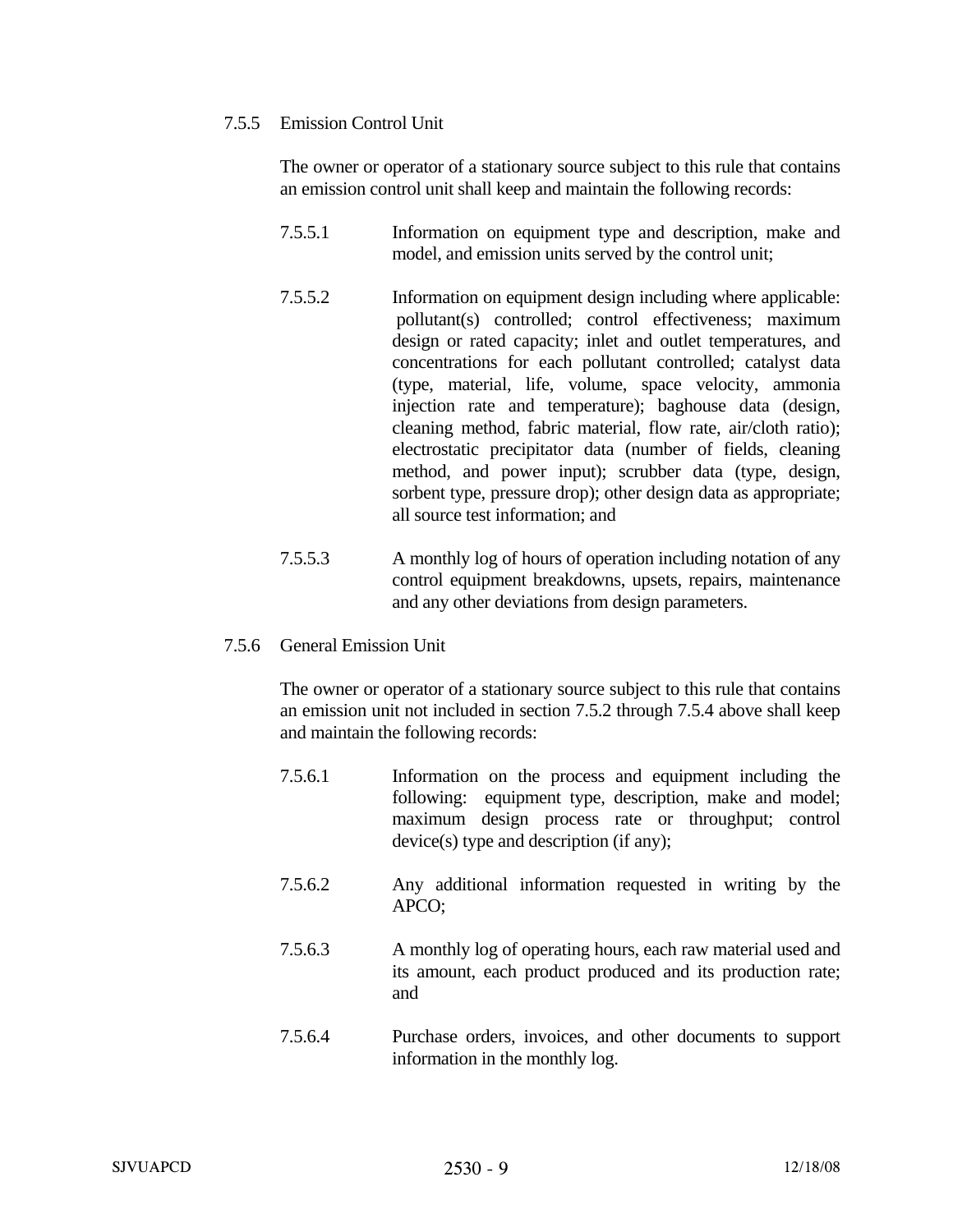- 7.5.7 At the time of annual District review of a permit to operate under Rule 2520, each owner or operator of a stationary source subject to this rule shall submit to the District a process statement. The statement shall be signed by the owner or operator and certify that the information provided is accurate and true.
- 7.6 Upon choosing to operate a stationary source subject to this rule under any one alternative operational limit, the owner or operator shall operate the stationary source in compliance with the alternative operational limit as prescribed in section 6.2 and shall comply with the following recordkeeping and reporting requirements:
	- 7.6.1 The owner or operator shall report within 24 hours to the APCO any exceedance of the alternative operational limit.
	- 7.6.2 The owner or operator shall maintain all purchase orders, invoices, and other documents to support information required to be maintained in a monthly log. Records required under this section shall be maintained on site for five years and be made available to District or EPA staff upon request.
	- 7.6.3 Gasoline Dispensing Facility Equipment with Phase I and II Vapor Recovery Systems

 The owner or operator shall operate the gasoline dispensing equipment in compliance with the following requirements:

- 7.6.3.1 A monthly log of gallons of gasoline dispensed in the preceding month with a monthly calculation of the total gallons dispensed in the previous 12 months shall be kept on site.
- 7.6.3.2 A copy of the monthly log shall be submitted to the APCO at the time of annual permit renewal. The owner or operator shall certify that the log is accurate and true.
- 7.6.4 Degreasing or Solvent-Using Unit

 The owner or operator shall operate the degreasing or solvent-using unit(s) in compliance with the following requirements:

- 7.6.4.1 A monthly log of amount and type of solvent used in the preceding month with a monthly calculation of the total gallons used in the previous 12 months shall be kept on site.
- 7.6.4.2 A copy of the monthly log shall be submitted to the APCO at the time of annual permit renewal. The owner or operator shall certify that the log is accurate and true.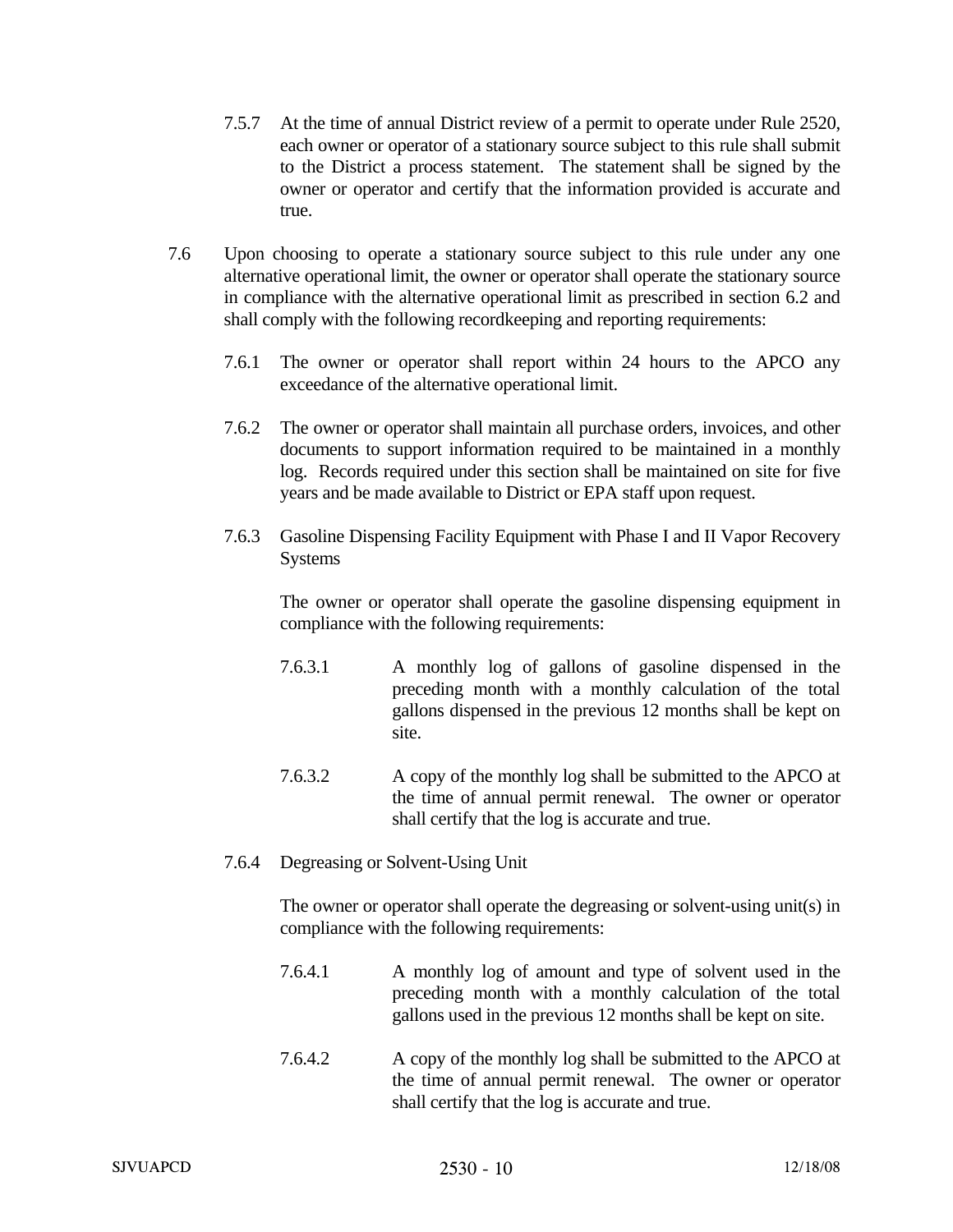## 7.6.5 Paint Spraying Unit

 The owner or operator shall operate the paint spraying unit(s) in compliance with the following requirements:

- 7.6.5.1 A monthly log of the gallons of VOC-containing materials used in the preceding month with a monthly calculation of the total gallons used in the previous 12 months shall be kept on site.
- 7.6.5.2 A copy of the monthly log shall be submitted to the APCO at the time of annual permit renewal. The owner or operator shall certify that the log is accurate and true.
- 7.6.6 Diesel-Fueled Emergency Standby Engine(s) with Output Less Than 1,000 Brake Horsepower

 The owner or operator shall operate the emergency standby engine(s) in compliance with the following requirements:

- 7.6.6.1 A monthly log of hours of operation, gallons of fuel used, and a monthly calculation of the total hours operated and gallons of fuel used in the previous 12 months shall be kept on site.
- 7.6.6.2 A copy of the monthly log shall be submitted to the APCO at the time of annual permit renewal. The owner or operator shall certify that the log is accurate and true.

## 8.0 Violations

- 8.1 Failure to comply with any of the applicable provisions of this rule shall constitute a violation of this rule. Each day during which a violation of this rule occurs is a separate offense.
- 8.2 A stationary source subject to this rule shall be subject to applicable federal requirements for a major source, including Rule 2520 when the conditions specified in either subsections 8.2.1 or 8.2.2 below, occur:
	- 8.2.1 Commencing on the first day following every 12-month period in which the stationary source exceeds a limit specified in section 6.1 above and any applicable alternative operational limit specified in section 6.2, above, or
	- 8.2.2 Commencing on the first day following every 12-month period in which the owner or operator can not demonstrate that the stationary source is in